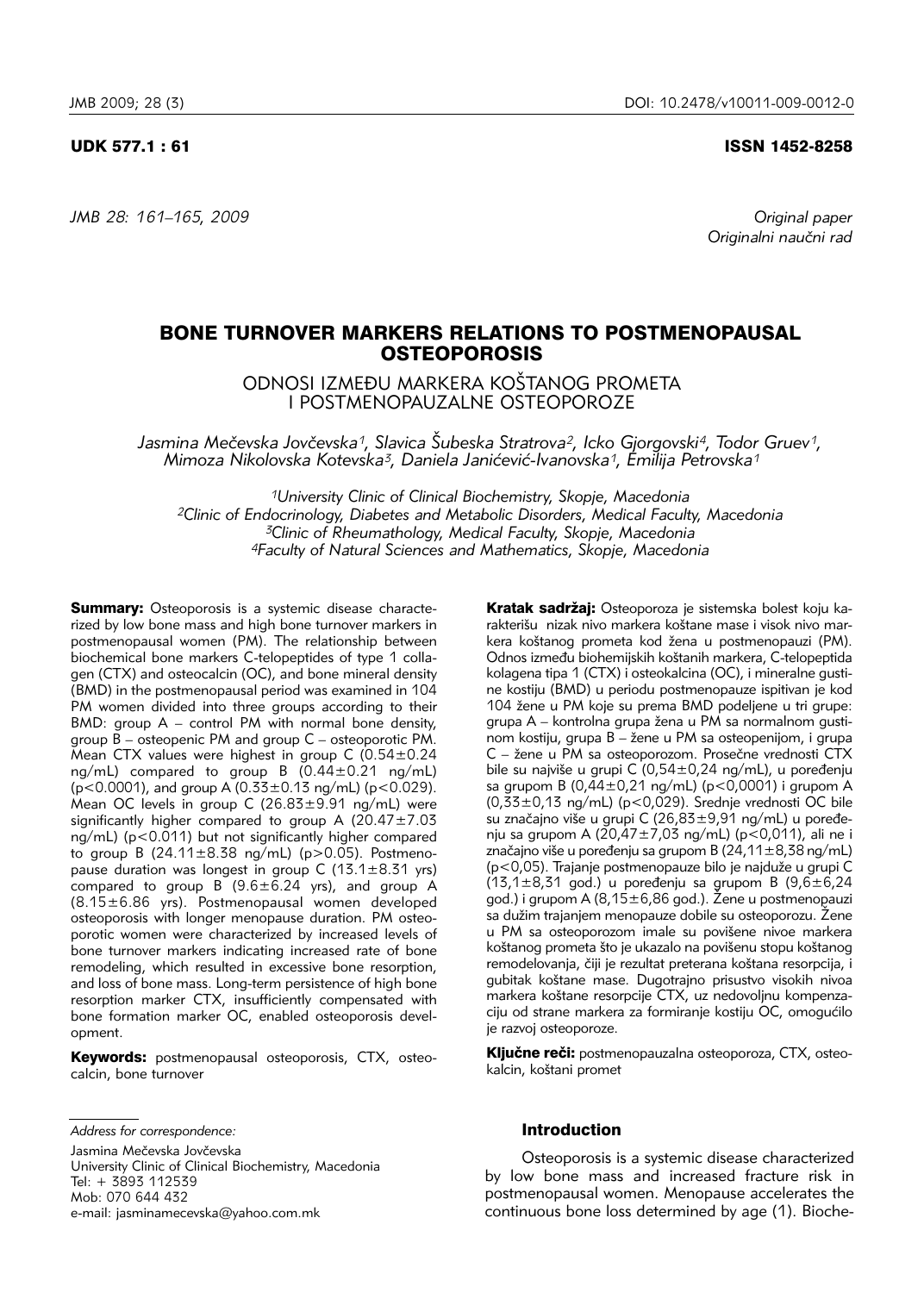mical markers of bone turnover in blood and urine reflect the relative activity of osteoblasts and osteoclasts that are produced or released during bone remodeling (2). The values of all bone turnover markers gradually increase with age, but significantly higher values are obtained in groups of postmenopausal osteoporotic women (3). Menopause induces a 37– 52% increase in bone markers formation and 79–97% increase of the markers of bone resorption  $(4)$ . Higher increase of the markers of bone resorption is a risk factor for osteoporosis in postmenopausal women (5, 6). A high rate of bone turnover is associated with low BMD (bone mineral density) and is strongly linked to fracture risk. Significant negative correlation is found between CTX and BMD in osteoporosis. Bone formation and resorption markers may also be useful as early indicators of response to therapy (7, 8).

The main purpose of this trial was to determine the relationship between biochemical bone markers CTX and osteocalcin, and bone density in postmenopausal women as well as their relationship with menopausal duration. They were estimated in osteoporotic and osteopenic postmenopausal women and compared to postmenopausal women with normal bone density.

#### Materials and Methods

Lumbar spine and femoral neck BMD were measured by dual energy X-ray absorptiometry (DXA). Osteoporosis was diagnosed by T-scores ≤–2.5 and osteopenia was diagnosed by T-scores between  $-2.5$  and  $-1$ .

Bone turnover markers were determined in relation to the bone density of 104 postmenopausal women with mean age  $58.65 \pm 7.03$  yrs. and  $11.05 \pm 7.03$ 7.59 yrs. postmenopausal duration, divided into three groups: group A consisted of 18 control postmenopausal women with normal bone density; group B consisted of 38 postmenopausal women with osteopenia and group C consisted of 48 postmenopausal women with osteoporosis.

Body mass was determined and expressed in kg. Body mass index (BMI) was calculated as the ratio of body mass and body height (kg/m2).

The following analyses were performed:  $\beta$ -Cross-Laps, meaning C-telopeptides of type 1 collagen (CTX) as a bone resorption marker and N-MID osteocalcin (OC) as a bone formation marker, both expressed in ng/mL. Their relationship was also assessed. The upper limit of the normal CTX value for healthy young women is 0.299 ng/mL and it is 0.556 ng/mL for postmenopausal women. Normal O values for PM women are 15–46 ng/mL. Bone turnover markers levels were determined by the immunoanalytical in vitro method for quantitative determination ECLIA,

ECL-technology on a Roche Elecsys/2010 analyzer, in the Institute of Biochemistry. Fasting morning blood samples were collected at 8 am.

Statistical analysis was performed by linear correlation (Pearson) and Spearman rank correlation, unifactorial analysis of variance ANOVA, and nonparametric tests Kruskal Wallis and Mann Whitney – U-test of inversion.

#### **Results**

Mean CTX values in group A were 0.33±0.13 ng/mL, in group B  $0.44 \pm 0.21$  ng/mL, and in group C  $0.54\pm0.24$  ng/mL, and they were significantly diffe rent among the groups (p<0.001) (*Figure 1*). CTX levels in group C were significantly higher compared to group A (p<0.0001), and compared to group  $B$  ( $p < 0.029$ ).

Mean OC levels in group A were 20.47±7.03 ng/mL, in group B 24.11±8.38 ng/mL and in group  $C$  26.83 $\pm$ 9.91 ng/mL, and were significantly different among the groups (p<0.035) (*Figure 2*). OC levels in group C were higher compared to group A (p<0.011), but not significantly different compared



Figure 1 CTX levels in control group A, osteopenic group B and osteoporotic group C.



Figure 2 Osteocalcin levels in control group A, osteopenic group B and osteoporotic group C.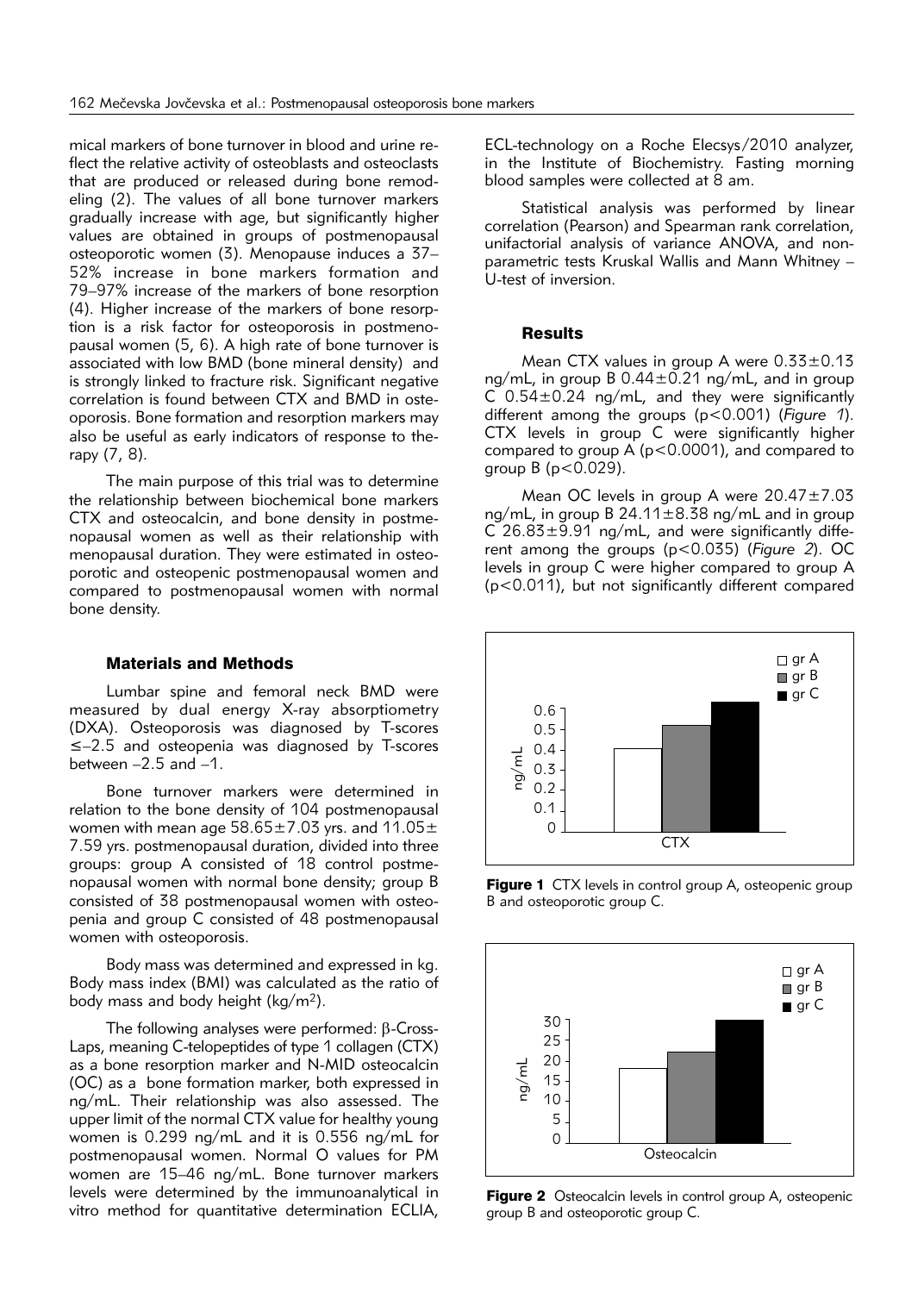to group  $B$  (p $>$ 0.05). CTX levels correlated significantly with OC levels (p<0.0001) in a highly positive manner.

Postmenopausal women showed significantly different values according to their age ( $p < 0.006$ ). Postmenopausal women in group A were the youngest  $(54.84 \pm 7.75 \text{ yrs.})$ , in group B they were older (57.86)  $\pm$ 6.51 yrs.) and in group C the oldest (60.71 $\pm$ 6.53 yrs.). Menopausal duration was significantly different between the groups ( $p < 0.027$ ). It was shortest in group A (8.15 $\pm$ 6.86 yrs.), longer in group B (9.6 $\pm$ 6.24 yrs.) and longest in group C  $(13.1\pm8.31)$  yrs.).

Mean body weight in group A was 74.46±9.1 kg, in group B  $73.32 \pm 11.68$  kg and in group C it was  $65.86 \pm 10.25$  kg. It was significantly different among the groups ( $p$ <0.001). BMI in group A was  $29.51 \pm$ 4.36 kg/m<sup>2</sup>, in group B 29.1 $\pm$ 4.82 kg/m<sup>2</sup>, in group C 26.69 $\pm$ 3.65 kg/m<sup>2</sup>, and it was significantly different among the groups  $(p<0.011)$ .

## **Discussion**

Osteoporosis is a serious and common chronic condition with very high associated healthcare costs, and is characterized by low bone mass and microarchitectural deterioration of the skeleton leading to enhanced bone fragility and an increased risk of fracture (9). Osteoporosis affects many women after menopause. Its prevalence is especially high among elderly postmenopausal women (10).

The bone resorption and bone remodeling are under tight endocrine control (11). Fertile women have lower CTX values compared to PM women, as well as premenopausal women compared to postmenopausal. In fertile women bone resorption and formation are balanced and there is no bone loss. Postmenopausal osteoporosis is a result of estrogen deficiency, with increased levels of bone turnover markers and increased rate of bone remodeling, excessive bone resorption, and loss of bone mass (12).

Population studies have shown that about 3–5% of perimenopausal women already have osteoporosis (13). In a prospective study Rosenbrock (14) showed that CTX and OC were significantly increased already in the transition period from peri- to postmenopause. Biochemical markers of bone turnover may predict bone loss in women undergoing menopausal transition (15), and may be useful to identify those women losing bone (16, 17), in order to start the treatment on time.

Assessing bone marker levels may be useful in the evaluation of osteoporotic risk (4), and can be used clinically to predict future BMD in postmenopausal women (18, 19). The prediction of bone loss and the risk of fracture in elderly women is improved by using multiple rather than single measurements of bone markers (20). A great number of

studies confirmed lower BMD associated with advanced age, especially in the menopausal period (1). Postmenopausal hip fracture patients show biochemical evidence of decreased bone formation and increased bone resorption compared with healthy postmeno pausal subjects (21). Risk of osteoporosis should be determined by a combination of measures of BMD (bone mineral density) and the level of bone markers in each person in early postmenopausal years

in order to start the protective treatment and to achieve reduction of the numerous fractures (22).

Many studies confirmed highest bone marker levels and bone resorption during menopause (23). By using ROC curve analysis, very high specificity and sensitivity of the investigated biochemical bone markers CTX and OC in the diagnosis of postmenopausal osteoporosis were proven (4). Increased bone markers by 67% were discovered in women in early menopause compared to premenopausal women (24). CTX determined by the same method Elecsys, ECLIA in the study of Garnero (25) was higher by 39% in perimenopausal women in comparison to premenopausal women and higher by 86% in postmeno pausal women. Basal CTX levels correlated negatively with the bone mass changes measured on the middle and distal radius. OC had a high correlation with CTX (18), the same as in our study. In our previous study almost 50% of the examined postmenopausal women had increased CTX levels, and the percentage of women with increased bone turnover markers and risk of osteoporosis increased with age and menopause duration compared to fertile women. OC was not as high as CTX, confirming a disturbed balance with higher bone resorption than bone formation, indicating an increased rate of bone remodeling, and higher negative bone turnover in the postmenopausal period that enabled increased bone mass loss (26, 27).

CTX levels in the osteoporotic group C in our study were significantly higher compared to osteopenic group B, and were highly significantly higher compared to the control postmenopausal group A without osteopenia and osteoporosis. OC levels in the osteoporotic group C were not significantly higher compared to the osteopenic group B, but were higher only compared to the control postmenopausal group A. It indicates an insufficient OC increase compared to CTX increase in osteoporotic women. A conclusion could be made that osteoporosis in group C was a result of a significant increase of CTX and bone resorption and the insufficient increase of osteocalcin levels, indicating insufficient bone formation. Higher bone loss than bone formation enabled the consequent increased bone turnover, osteoporosis development and increased fracture risk.

Osteoporosis as a result of the disturbed balance between osseal resorption and formation was confirmed with a highly significant increase of the bone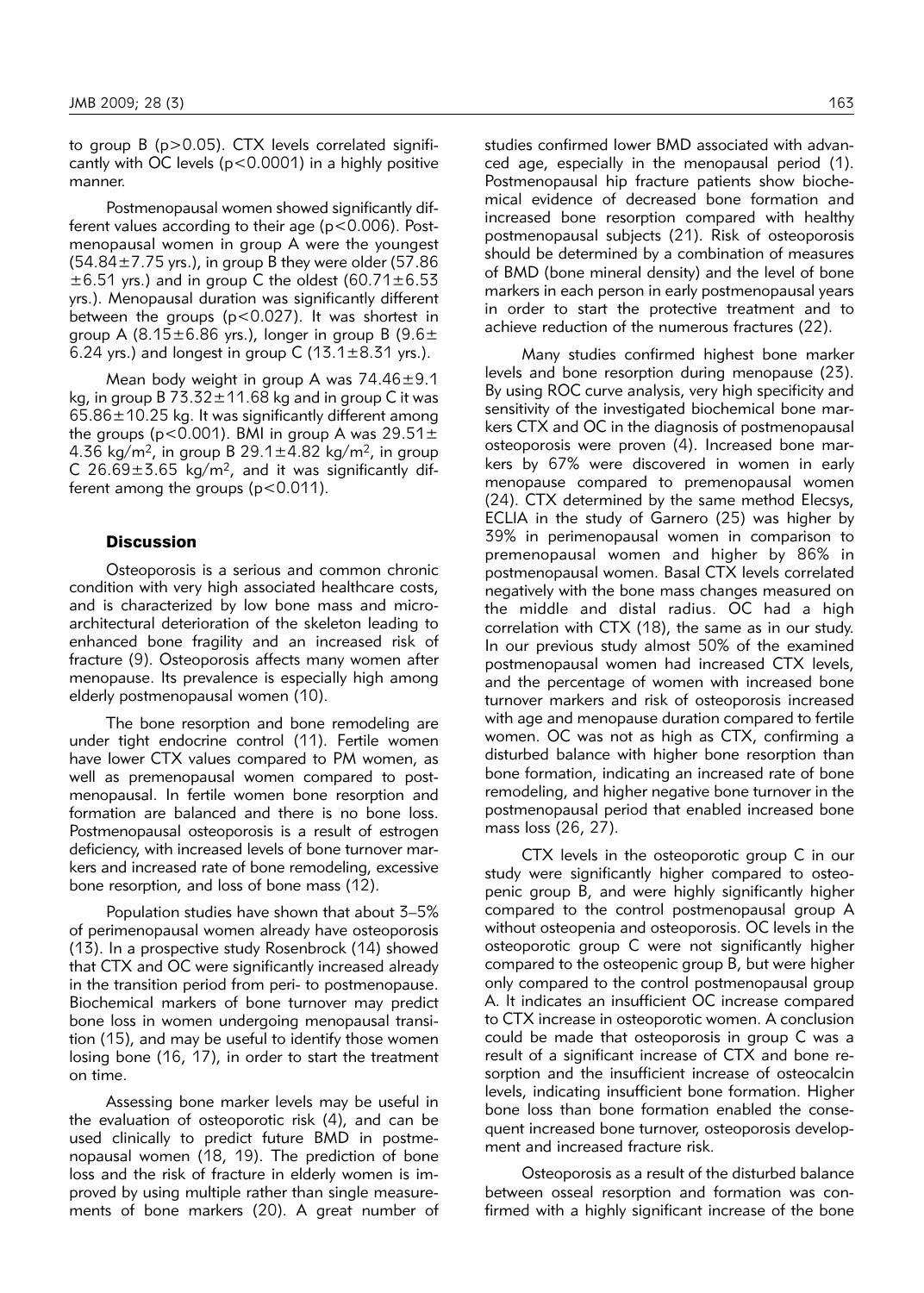re sorption marker but not significant increase of the bone formation marker. Postmenopausal osteoporotic women in group C who had higher bone resorption markers compared to bone formation markers resulting in bone loss and osteoporosis development, were characterized by significantly longer menopausal duration. Long-term persistence of high bone resorption marker CTX levels enabled osteoporosis development. All three groups of PM women were overweight, but that did not influence the bone marker values.

The Elecsys beta-CrossLaps serum assay provides a potentially useful tool for assessing bone resorption state, including its response to estrogen replacement therapy (28). This study also confirmed

#### References

- 1. Garcia-Perez MA, Moreno-Mercer J, Tarin JJ, et al. Relationship between PTH, sex steroid and bone turnover marker measurements and bone density in recently postmenopausal women. Maturitas 2003; 30; 45: 67–74.
- 2. Allende-Vigo MZ. The use of biochemical markers of bone turnover in osteoporosis. P R Health Sci J 2007; 26: 91–5.
- 3. Majkić-Singh N, Ilić M, Ignjatović S, et al. Assessment of four biochemical markers of bone metabolism in postmenopausal osteoporosis. Clin Lab 2002; 48: 407–13.
- 4. Garnero P, Sornay-Rendu E, Chapuy MC, et al. Increased bone turnover in late postmenopausal women is a major determinant of osteoporosis. J Bone Miner Res 1996; 11: 337–49.
- 5. Garnero P, Mulleman D, Munoz F, et al. Long-term va ria bility of markers of bone turnover in postmenopausal women and implications for their clinical use: the OFELY study. J Bone Miner Res 2003; 18: 1789–94.
- 6. Iki M, Akiba T, Matsumoto T, et al. Reference database of biochemical markers of bone turnover for the Japanese female population. Japanese Populationbased Osteoporosis (JPOS) Study. Osteoporos Int 2004; 15: 981–91.
- 7. Delmas PD, Recker RR, Chesnut CH 3rd, et al. Daily and intermittent oral ibandronate normalize bone turnover and provide significant reduction in vertebral fracture risk: results from the BONE study. Osteoporos Int 2004; 15: 792–8.
- 8. Chailurkit LO, Ongphiphadhanakul B, Piaseu N, et al. Biochemical markers of bone turnover and response of bone mineral density to intervention in early postmenopausal women: an experience in a clinical laboratory. Clin Chem 2001; 47: 1083–8.
- 9. Mahakala A, Thoutreddy S, Kleerekoper M. Prevention and treatment of postmenopausal osteoporosis. Treat Endocrinol 2003; 2: 331–45.

the automatized assay for quantitative determination of CTX and OC, Elecsys, ECLIA as very precise in predicting the level of bone loss risk and fracture risk in PM women, and treatment follow-up. Serial measurements of CTX may provide a useful diagnostic tool for the early revelation of suboptimal dosing or noncompliance to already optimized therapies with antiresorptive agents (29).

The results of this study led to a conclusion that CTX and OC measurements are useful and noninvasive methods for determining bone remodeling in postmenopausal women, and are also predictors of osteoporosis development that therefore indicate the need for early preventive and therapeutical measures to ward off osteoporosis and its complications.

- 10. Edwards BJ, Brooks ER, Langman CB. Osteoporosis screening of postmenopausal women in the primary care setting: a case-based approach. Gend Med 2004; 1: 70–85.
- 11. Takeda S, Karsenty G. Central control of bone formation. J Bone Miner Metab 2001; 19 (3): 195–8.
- 12. Kamel HK. Postmenopausal osteoporosis: etiology, current diagnostic strategies, and nonprescription inter ventions. J Manag Care Pharm 2006; 12 (6 Suppl A): S4-9; quiz S26-8.
- 13. Pouillès JM, Trémollieres FA, Ribot C. Osteoporosis in otherwise healthy perimenopausal and early postmenopausal women: physical and biochemical characteristics. Osteoporos Int 2006; 17: 193–200.
- 14. Rosenbrock H, Seifert-Klauss V, Kaspar S, et al. Changes of biochemical bone markers during the menopausal transition. Clin Chem Lab Med 2002; 40: 143–51.
- 15. Iki M, Morita A, Ikeda Y, et al. Biochemical markers of bone turnover predict bone loss in perimenopausal women but not in postmenopausal women - the Japanese Population-based Osteoporosis (JPOS) Cohort Study. Osteoporos Int 2006; 17: 1086–95.
- 16. Chapurlat RD, Gamero P, Sornay-Rendu E, et al. Longitudinal study of bone loss in pre- and perimenopausal women: evidence for bone loss in perimenopausal women. Osteoporos Int 2000; 11: 493–8.
- 17. Desai MP, Bhanuprakash KV, Khatkhatay MI, et al. Agerelated changes in bone turnover markers and ovarian hormones in premenopausal and postmenopausal Indian women. J Clin Lab Anal 2007; 21: 55–60.
- 18. Bunyaratavej N, Kitimanon N, Boonthitikul S. Study of the level of biochemical bone markers: NMID osteocalcin and bone resorptive marker (beta CTx) in Thai women. J Med Assoc Thai 2001; 84 Suppl 2: S560–5.
- 19. Chaki O, Yoshikata I, Kikuchi R, et al. The predictive value of biochemical markers of bone turnover for bone mineral density in postmenopausal Japanese women. J Bone Miner Res 2000; 15: 1537–44.